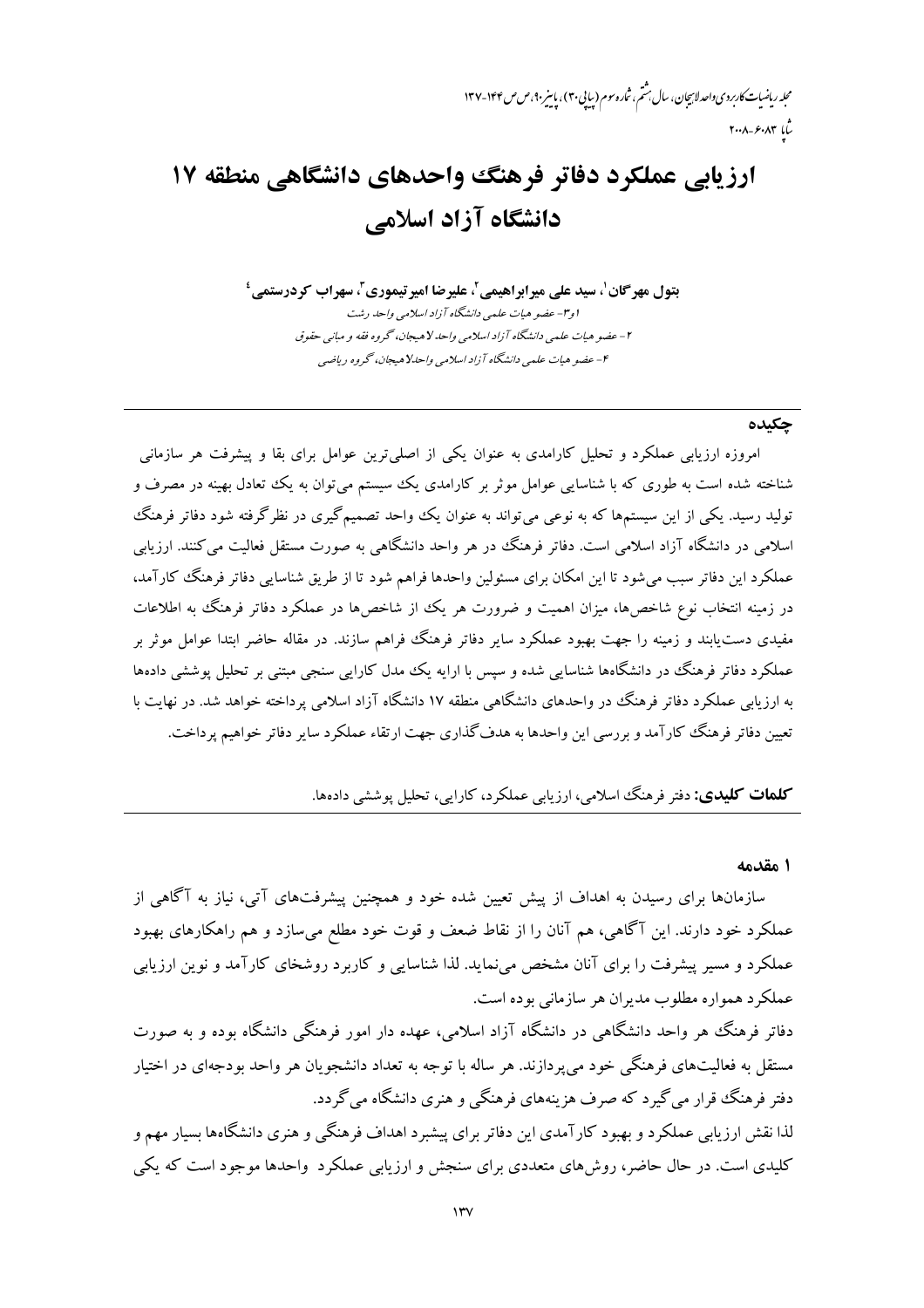مهرگان و بمکاران ،ارزبانی عملکر د دفاتر فرسک واصدای دانشخایی منفقه ۱۷ دانشگاه آزاد اسلامی

از کارامدترین روش ها در ارزبابی عملکرد روش تحلیل پوششی دادهها است. تحلیل پوششی دادهها تکنیکی غیر یارامتری مبتنی بر برنامهریزی ریاضی است که برای ارزیابی کارایی نسبی مجموعهای از واحدهای تصمیم گیرنده با ورودیها و خروجههای چندگانه به کار برده می شود. اندازهگیری کارآیی به دلیل اهمیت آن در ارزیابی عملکرد سازمانها همواره مورد توجه محققین قرار داشته است. فارل در سال ۱۹۵۷ با استفاده از روشی همانند اندازه گیری کارایی در مباحث مهندسی، به اندازهگیری کارآیی برای واحدهای تولیدی با ورودی چندگانه و تنها یک خروجی اقدام نمود. در سال ۱۹۷۸ چارنز، کویر و رودز دیدگاه فارل را توسعه دادند و الگویی را ارایه کردند که توانایی اندازهگیری کارآیی با چندین ورودی و خروجی را داشت. واحدهای تصمیمگیری با توجه به امتیاز کارایی به ۲ دسته کارا و ناکارا تقسیم میشوند. سپس با توجه به عملکرد واحدهای کارا، راهکارهایی جهت ارتقاء عملکر د واحدهای ناکارا ارایه می شود.

در این مقاله به منظور ارزیابی عملکرد دفاتر فرهنگ در واحدهای دانشگاهی منطقه ۱۷ دانشگاه آزاد اسلامی ابتدا عوامل موثر بر عملکرد این دفاتر شناسایی شده و سپس با استفاده از مدل۵ای برنامهریزی خطی میزان کارایی هر یک از این دفاتر محاسبه می گردد. در نهایت جهت بهبود عملکرد واحدهای ناکارا راهکارهایی قابل اجرا ارایه خواهد شد.

سازماندهی بخشهای بعدی این مقاله به صورت زیر خواهد بود: در بخش بعدی روش تحلیل پوششی دادهها شرح داده خواهد شد و مدلهای اولیه آن بیان میشود. سپس در بخش ۳ به ارزیابی عملکرد دفاتر فرهنگ اسلامی در واحدهای دانشگاهی منطقه ۱۷ پرداخته شده و سپس این دفاتر را رتبهبندی می نماییم. نتیجه گیری نیز در بخش ۴ آمده است.

## ۲ تحلیل پوششی دادهها

تحلیل پوششی دادهها یک روش برنامهریزی ریاضی برای ارزیابی یک تعداد واحد تصمیمگیری با ورودی،ها و خروجی،های چندگانه است. n واحد تصمیمگیری  $DU_{\;i}\,(j=),..,n)$  را در نظر بگیرید. هر واحد m ورودی ;; x : / = / ....، m را جهت تولید s خروجی ;; y = / ، ...، s مصرف می کنند. برای محاسبه کارایی نسبی واحد تحت ارزیابی  $DMU$  با استفاده از روشهای تحلیل پوششی دادهها (DEA) مدل کارایی سنجی زیر توسط چارنز و کوپر و رودز در سال ۱۹۷۸ مطرح گردید که مدل CCR نامیده می شود: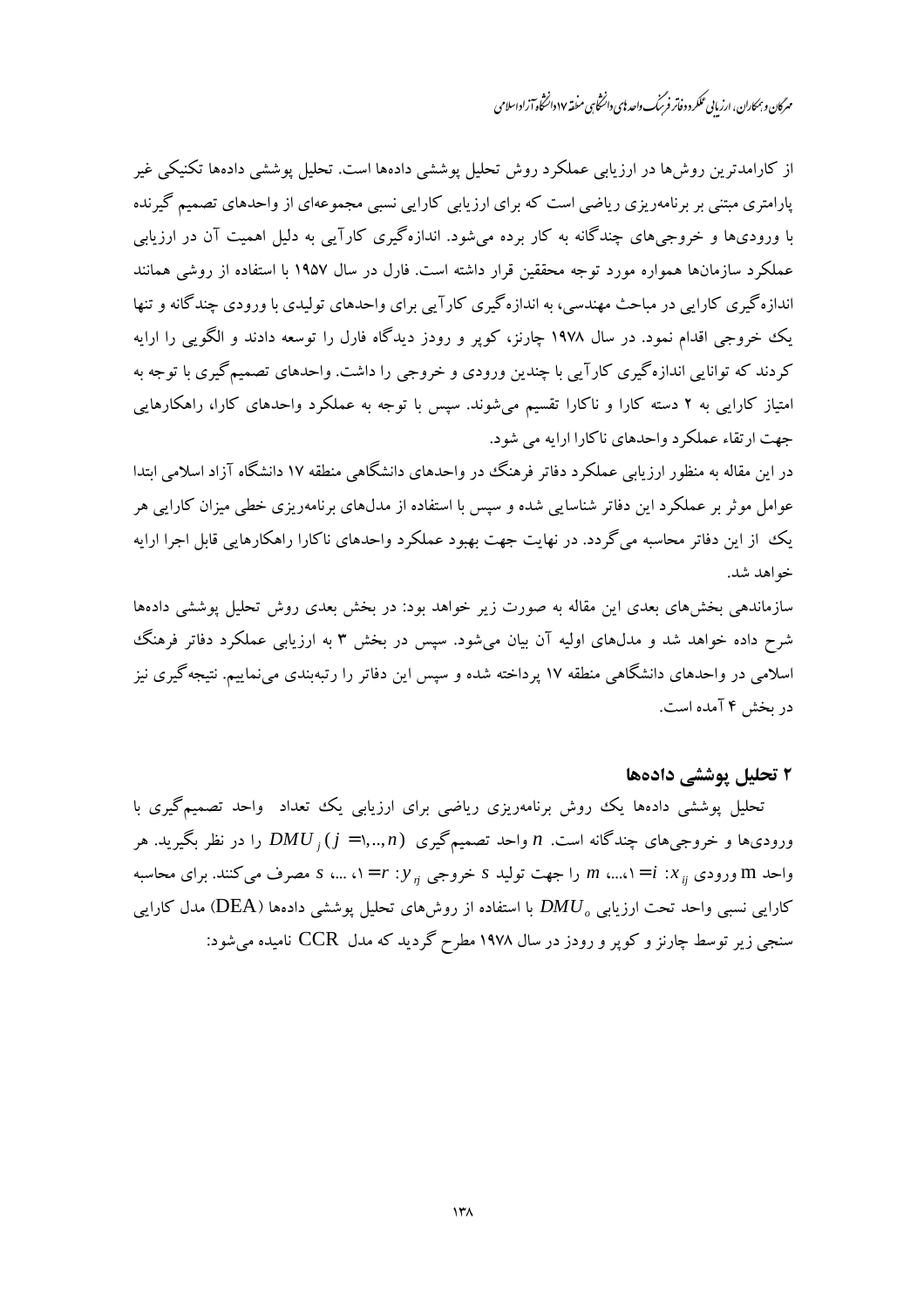مجله ریاضیات کاربردی واحد لاسچان ۳۰ (۱۳۹۰) ۱۴۴-۱۳۷

$$
Max \quad \frac{\sum_{r=1}^{s} u_r y_{r0}}{\sum_{i=1}^{m} v_i x_{io}}
$$

 $S_t$ 

$$
\sum_{\substack{r=1 \ n \text{ odd}}}^{s} u_r y_{rj} \leq 1, \qquad j = 1, \dots, n,
$$
\n
$$
\sum_{i=1}^{m} v_i x_{ij} \leq \varepsilon, \qquad \text{for all } r, i.
$$
\n
$$
(1)
$$

(١) (٢٠ (٢٠ ) = ١....، m و ....، = ١ ،...،، 5 به ترتيب وزنهاى بهينه ورودىها و خروجي ها هستند. مدل (١) یک مدل کسری است که با استفاده از تبدیل چارنز و کویر به یک مدل برنامهریزی خطی مطابق زیر تبدیل خواهد شد.

$$
Max \sum_{r=1}^{s} u_r y_m
$$
  

$$
s.t. \qquad \qquad s.t.
$$

$$
\sum_{i=1}^{m} v_i x_{io} = 1,
$$
\n
$$
\sum_{r=1}^{s} u_r y_{rj} - \sum_{i=1}^{m} v_i x_{ij} \leq 0, \quad j = 1, ..., n,
$$
\n
$$
u_r, v_i \geq \varepsilon, \quad \text{for all } r, i.
$$
\n(7)

با حل مدل فوق ، به تعداد n بار (به تعداد واحدهای ارزیابی شونده) کارایی واحدها مشخص میگردد که بر اساس امتیاز کارایی واحدها به ۲ دسته کارا و ناکارا تقسیم می شوند. واحدها با امتیازکارایی یک، کارا و بقیه ناکارا هستند. همچنین واحدهای تصمیمگیری با توجه به امتیاز کارایی رتبهبندی می شوند که با توجه به این که اغلب بیش از یک واحد کارا داریم، رتبهبندی کاملی نخواهیم داشت چون مدلهای اساسی DEA نمی توانند بین واحدهای کارا تمایز ایجاد نمایند. اندرسون و پیترسون در سال ۱۹۹۳ یک روش رتبهبندی مبتنی بر سوپر کارایی را ارايه نمودند. بدين صورت كه با حذف واحد تحت ارزيابي، ميزان فاصله واحد از مرز كارايي جديد محاسبه می گردد. مدل ارایه شده جهت رتبهبندی واحدها عبارت است از: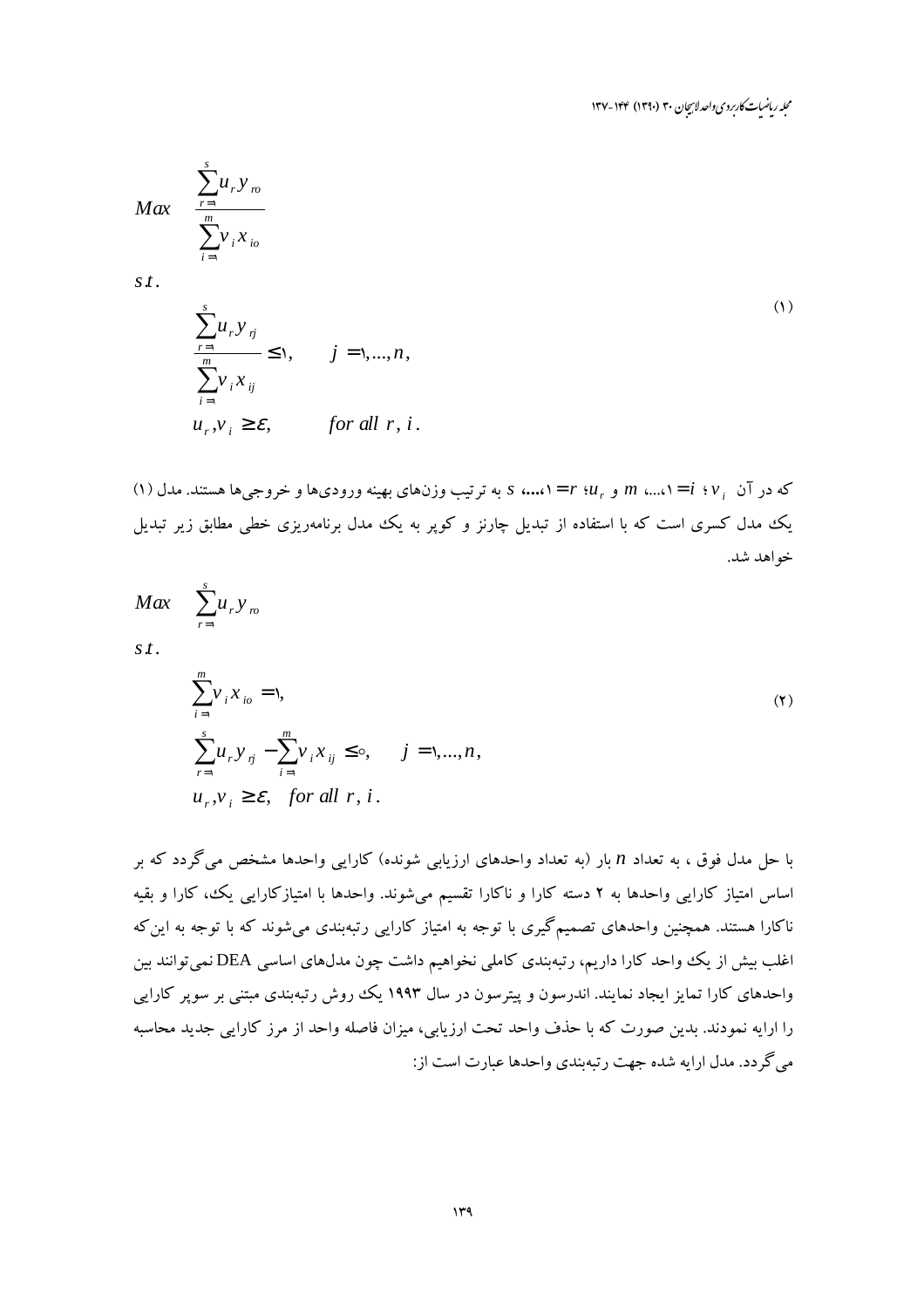مهرگان و بمکاران ،ارزبانی عملکر د دفاتر فرسک واصدای دانشخایی منفقه ۱۷ دانشگاه آزاد اسلامی

 $(F)$ 

$$
Max \t h_j = \sum_{r=1}^s u_r y_n
$$

 $S_t$ .

$$
\sum_{r=1}^{s} \nu_i x_{io} = 1
$$
\n
$$
\sum_{r=1}^{s} u_r y_{rj} - \sum_{i=1}^{m} \nu_i x_{ij} \leq \circ \qquad j = 1, ..., n, j \neq o,
$$
\n
$$
\nu_i \geq \circ \qquad i = 1, ..., m,
$$
\n
$$
\nu_r \geq \circ \qquad r = 1, ..., s.
$$
\n(4)

که در آن 0 اندیس واحد تحت ارزیابی است. تن در سال ۲۰۰۱ یک روش محاسبه کارایی مبتنی بر متغیرهای کمکی مطرح نمود که به مدل SBM شهرت یافت. سپس در سال ۲۰۰۲ تن مدل Super SBM را جهت رتبهبندي واحدها مطرح نمود.

جهت رتبهبندی واحدها علاوه بر سوپر کارایی از اندازه کارایی متقاطع (Cross-efficiency) نیز استفاده می گردد. در این زمینه محققین زیادی فعالیت نمودند که از آن جمله می توان به دویل و گرین (۱۹۹۴)، لیانگ و همکاران (۲۰۰۸) و وانگ و چن (۲۰۱۰) اشاره نمود.

در شرایطی که تعداد واحدها در مقایسه با تعداد ورودیها و خروجیها زیاد نباشد یعنی تعداد آنها در رابطه تجربي زير صدق ننمايد.

$$
n > \max\{m \times n, \mathfrak{r}(m+n)\}
$$

که در آن n تعداد واحدهای تحت ارزیابی n , s به ترتیب تعداد ورودیها و خروجیها میباشند. در این حالت تعداد واحدهای کارا به شدت افزایش یافته و ارزیابی دقیقی نخواهیم داشت. امیر تیموری و همکاران در سال ۲۰۱۲ یک روش جهت ترکیب ورودیها و خروجیها ارایه دادند. بدین ترتیب که ابتدا با محاسبه ضریب همبستگی ورودیها، ورودیها با بزرگءترین ضریب همبستگی را از طریق مدل زیر ترکیب می نماییم. فرض کنید که بین ورودی i ام و t ام همبستگی بالایی وجود داشته باشد. مدل زیر این دو ورودی را به یک ورودی تبديل مي نمايد.

$$
x_{new}^{i,j} = Min \quad v_i x_{io} + v_i x_{to}
$$
  
s.t.  

$$
v_i x_{ij} + v_i x_{ij} \ge 1, \quad j = 1,...,n,
$$

$$
v_j, v_j \ge \varepsilon.
$$
 (2)

و به همین ترتیب نیز خروجیها از طریق مدل زیر ترکیب می شوند. فرض کنید که بین خروجی r ام و k ام همبستگی بالایی وجود داشته باشد. مدل زیر این دو خروجی را تلفیق نموده و به یک خروجی جدید تبدیل مى نمايد.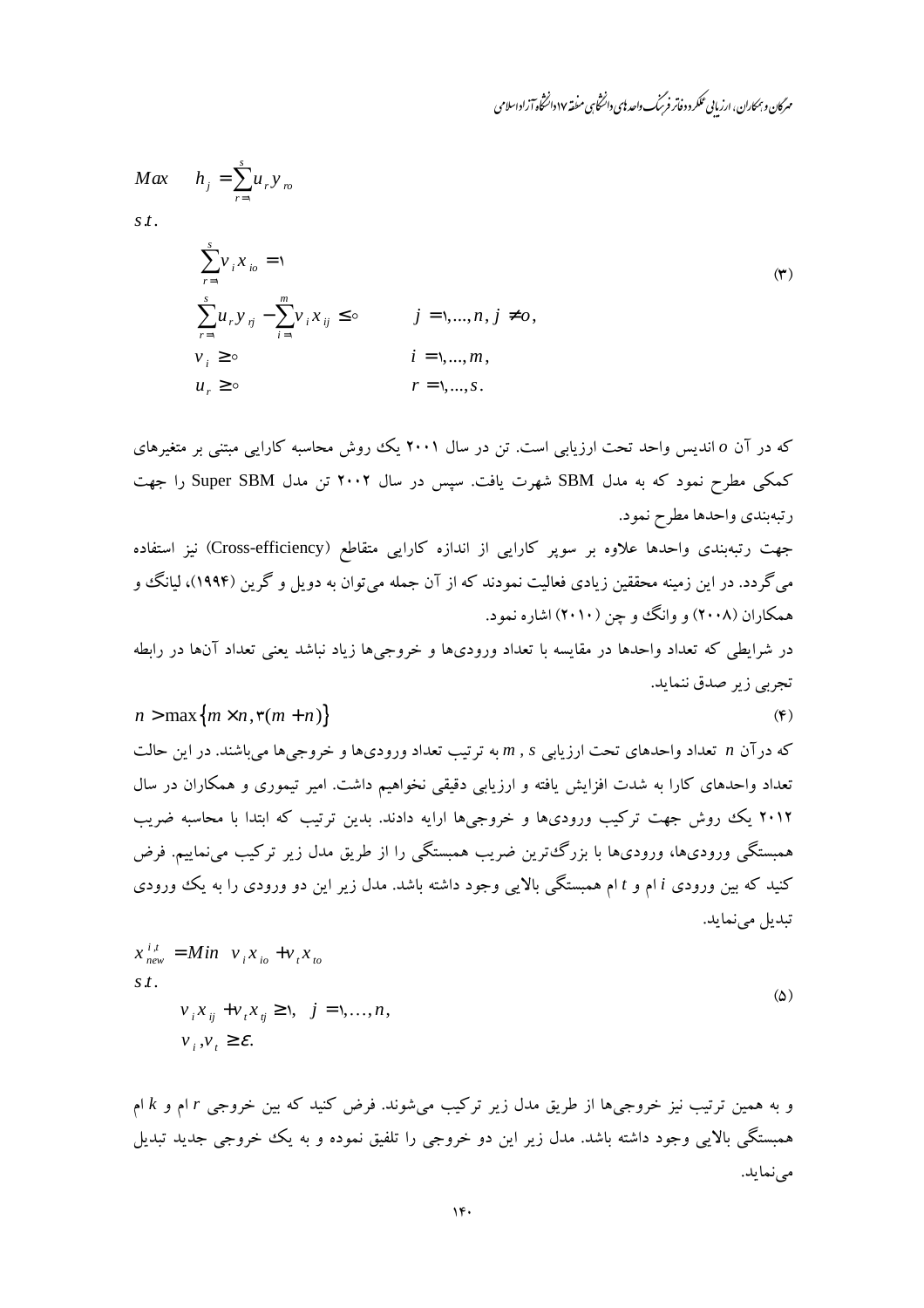محله رماضات کاربردی واحد لاسچان ۳۰ (۱۳۹۰) ۱۳۴-۱۳۷

$$
y_{new}^{r,k} = Min \t u_r y_m + u_k y_{ko}
$$
  
\n
$$
s t.
$$
  
\n
$$
u_r y_m + u_k y_{ko} \ge 1, \t j = 1,...,n,
$$
  
\n
$$
u_r, u_k \ge \varepsilon.
$$
  
\n(9)

و این فرایند را تا جایی که فرمول تجربی (۴) برقرار شود ادامه می دهیم . سپس جهت ارزیابی عملکرد و محاسبه كارايي، واحدها با ورودي ها و خروجي هاي جديد توسط مدلهايي همچون مدل CCR ارزيابي مي شوند.

## ۱۳رزیابی عملکرد دفاتر فرهنگ

هر واحد دانشگاهی در دانشگاه آزاد اسلامی قسمتی به نام دفتر فرهنگ اسلامی دارد که با دارا بودن تعدادی یرسنل با مدرک تحصیلی از دبیلم تا دکترا عهده دار امور فرهنگی دانشگاه است. هر ساله با توجه به تعداد دانشجو بان هر واحد، بو دجهای در اختبار دفتر فرهنگ اسلامی قرار می گیرد که صرف هزینههای فرهنگی و هنری دانشگاه می گردد. مواردی از کارهای فرهنگی دفاتر فرهنگ به شرح زیر است: – برگزاری مسابقات سراسری قر آن و عترت جهت ارج نهادن به مفاهیم و ارزش های دینی. - برگزاری مسابقات کتابخوانی در چندین نوبت و معرفی برگزیدگان هر واحد. – برگزاری مسابقات سراسری مقاله نویسی. – برپایی نمایشگاهها و کلاسهای آموزشی فرهنگی و هنری. – برگزاری اردوهای زیارتی و سیاحتی اعم از سفرهای خارج استانی و داخل استانی. –انتشار کتب و نشریات فرهنگی در هر واحد دانشگاهی. – برگزاری همایشهای متعدد علمی و فرهنگی که دامنهی این همایشها اعم از ملی و منطقهای و داخلی است. شاخص های ورودی و خروجی در ارزیابی عملکرد دفاتر فرهنگ به روش تحلیل یوششی دادهها در جدول ۱

خلاصه شده است:

| وروديها            | خروجيها                 |
|--------------------|-------------------------|
| پرسنل              | برندگان انواع مسابقات   |
| میزان بودجه فرهنگی | تعداد مخاطبین در یک ترم |
| فضای کاری مفید     | تعداد اردوها            |
| تجهيزات            | تعداد مسابقات           |
|                    | تاليفات                 |
|                    | همايشها                 |
|                    |                         |

**جدول ۱.** شاخصهای ورودی و خروجی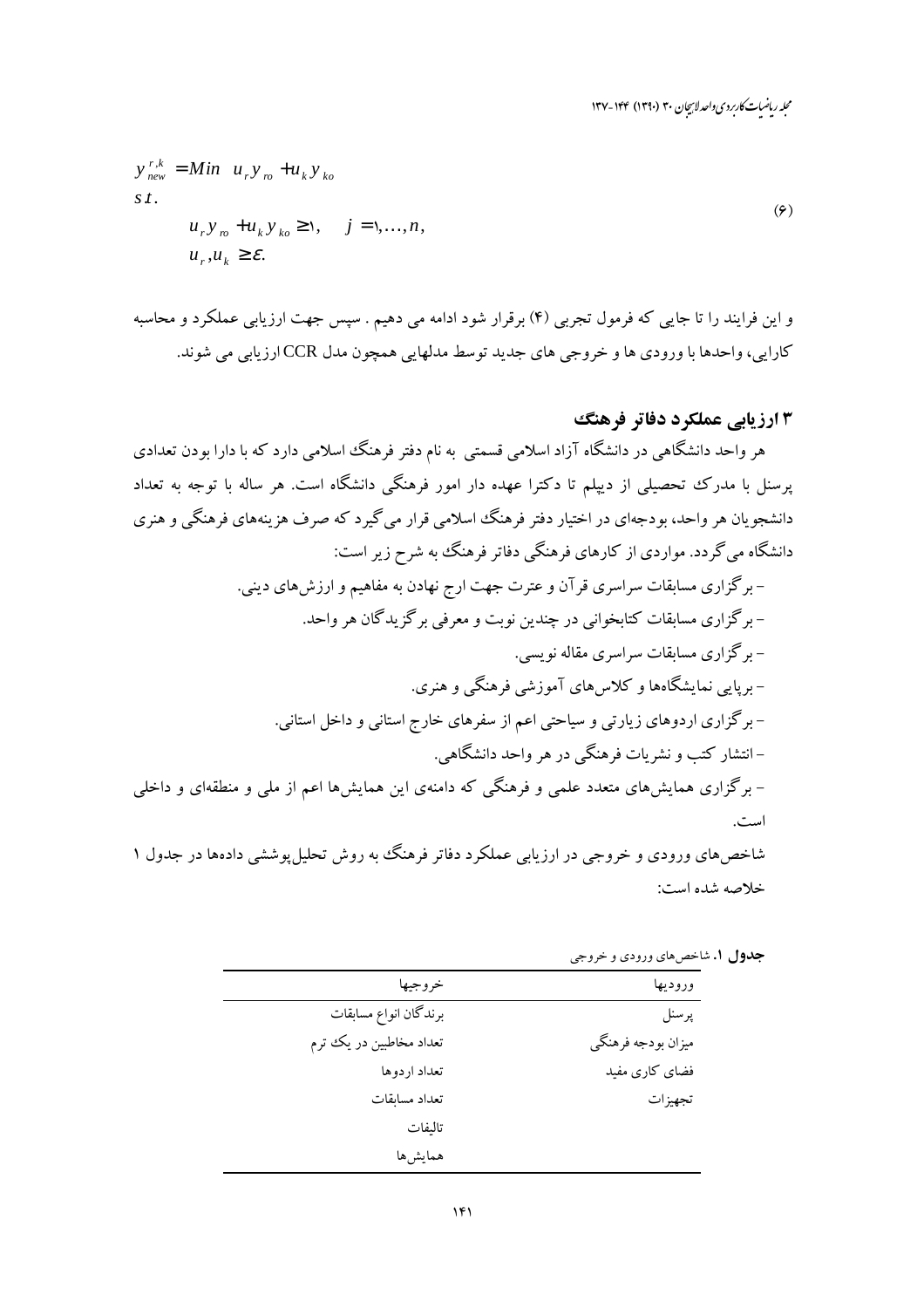مهرکان و بمکاران، ارزیابی عُلکر د دفاتر فرسک واحد پی دانْتُخاسی منفقه ۱۷ دانْتُخاء آزاد اسلامی > -

منظور از فضای کاری مفید، فضایی است که پرسنل دفتر فرهنگ در آن مستقر بوده و کارهای مربوط به امور فرهنگی را انجام میدهند. تجهیزات نیز شامل: تعداد دستگاه کامپیوتر، فکس، خط تلفن و سایر وسایلی میگردد که دفتر فرهنگ مجهز به آنها میباشد.

پس از جمعآوری مقادیر کمی شاخصهای ورودی و خروجی به صورت میدانی، به دلیل محرمانه بودن آنها مقادیر نرمال شده ورودیها و خروجیها در جدول۲ بیان شده است. همچنین از ذکر نام واحدها خودداری شده است.

| No.          | <b>Inputs</b>               |                   |                      |                         | Outputs         |                |                 |                     |                   |                       |                   |
|--------------|-----------------------------|-------------------|----------------------|-------------------------|-----------------|----------------|-----------------|---------------------|-------------------|-----------------------|-------------------|
|              | 11                          | $\mathbf{I}2$     | I3                   | <b>I4</b>               | I <sub>5</sub>  | <b>O1</b>      | <b>O2</b>       | <b>O3</b>           | <b>O4</b>         | <b>O5</b>             | <b>O6</b>         |
|              | $\cdot \cdot$ 9             | $\cdot$ . $\cdot$ |                      | .19                     | $\cdot \cdot$ ٩ | $.1\lambda$    | .10             | $\cdot \cdot \cdot$ | $\cdot$ . $\cdot$ | $\cdot \cdot \wedge$  | .11               |
| ۲            | $\cdot$ . \ \               | .19               | $\cdot$ . $\hat{z}$  | $\cdot$ , $\uparrow$ )  | .11             | .94            | $\cdot \cdot$   | .11                 | .9V               | .77                   | .9V               |
| ٣            |                             | .90               | .90                  | $\mathcal{L}$           | $\cdot$ AV      | $\cdot$ .9     | .9 <sub>A</sub> |                     | $\cdot$ AV        | $\cdot \Delta \Delta$ | $\cdot \lambda$ ٩ |
| ۴            | $\cdot$ . $\cdot$           | .11               | $\cdot \cdot \circ$  | .19                     | .19             | $\cdot$ .9     | .70             | .1V                 | $\cdot$ . $\cdot$ | .10                   | .11               |
| ۵            | $\cdot \cdot \cdot$ $\cdot$ | .79               | .19                  | .09                     | $\cdot$ , and   | $\cdot$ . $Vf$ | .79             | $\cdot$ $rr$        | $\cdot$ .۴۷       | ۰.۵۴                  | .55               |
| ۶            | $\cdot$ . $\cdot$           | .19               | $\cdot \cdot \wedge$ | $\cdot$ , $\uparrow$    | $\cdot \Lambda$ | .96            | .79             | $\cdot$ . Y         | $\cdot$ . $\cdot$ | .69                   | .9V               |
| $\mathsf{v}$ | .11                         | .1V               | .19                  | .70                     | .1V             | .11            | .79             | $\cdot \cdot$       | .11               | $\cdot \cdot \wedge$  | ۵۶. ۰             |
| ٨            | .79                         | .19               | ۰۴۸                  | .94                     | .79             | .57            | .60             | .15                 | .7V               | ۰.۰۸                  | ۵۶. ۰             |
| ٩            | $\cdot$ . $\hat{r}$         |                   | ۴۴۰.                 | $\cdot \lambda \lambda$ |                 |                | ١               | .9V                 |                   |                       |                   |

**جدول ۲.** دادههای نرمال شدهٔ ورودی و خروجی

ا به کاربردن مدل CCR با ماهیت خروجی به منظور ارزیابی عملکرد، واحدهای زیادی کارآ ظاهر شدند که ! نتایج آن در جدول (۳) خلاصه شده است. همچنین جهت رتبهبندی و ایجاد تمایز در بین واحدهای کارا، مدل رتبهبندی AP (اندرسن پیترسون) استفاده شد. نتایج کارآیی، سوپر کارایی و رتبهبندی به ترتیب در ستونهای دوم تا چهارم جدول گنجانده شدهاند.

**جدول ۳.** نتایج ارزیابی و رتبه بندی با مدل AP

| No. | <b>CCR Model</b> | AP Model               | Rank |
|-----|------------------|------------------------|------|
|     |                  | 9/1190                 |      |
| ۲   |                  | T/T19.                 | ۲    |
| ٣   |                  | $1/1$ ۳۲۳              | ٨    |
| ۴   |                  | $Y/Y$ ۹۴۴              | ۴    |
| ۵   |                  | $1/7V\Delta$           | ۶    |
| ۶   |                  | T/1 VFT                | ٣    |
| ٧   |                  | $1/\Upsilon V \cdot 1$ | ۵    |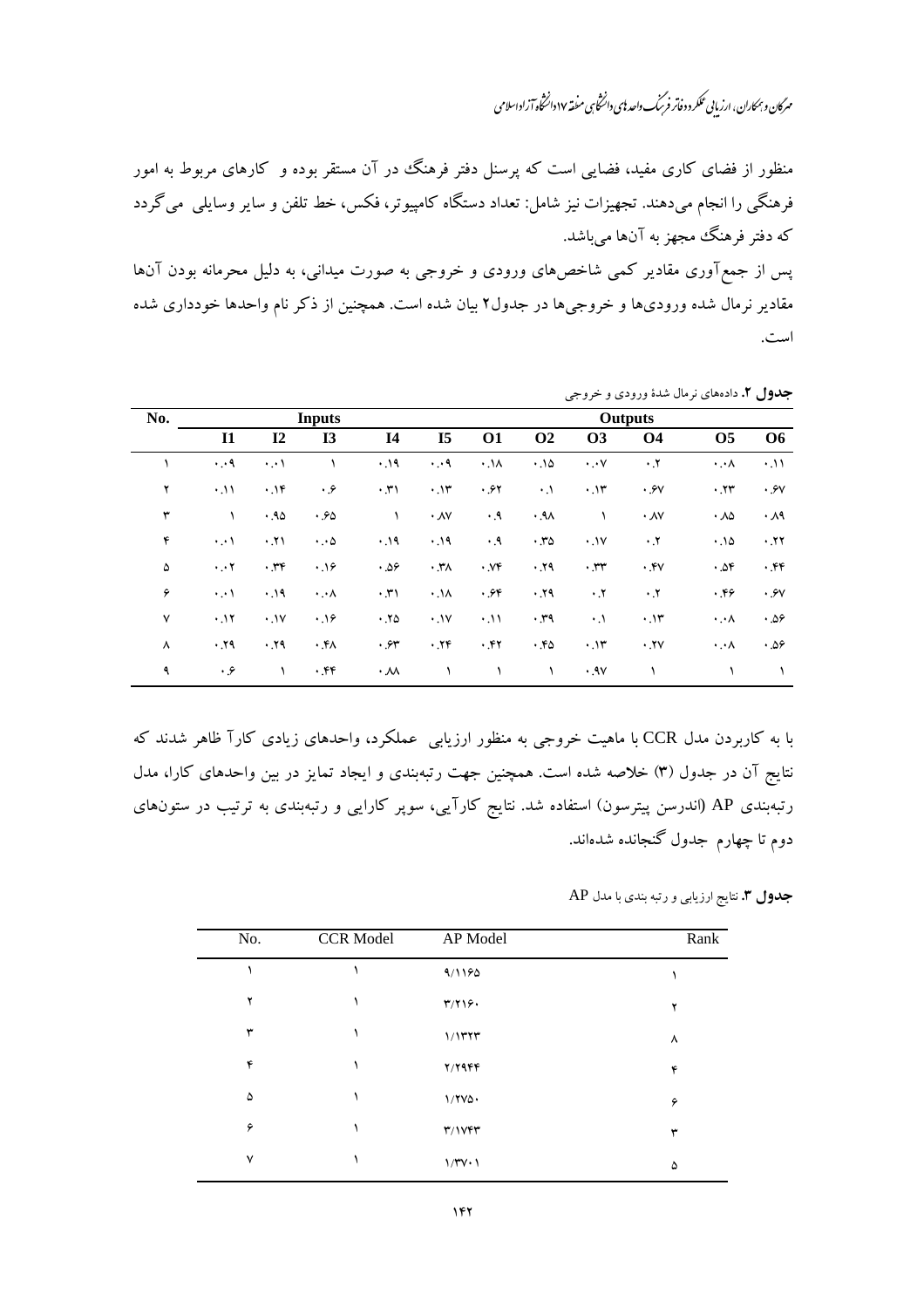محله رماضات کاربردی واحد لاسچان ۳۰ (۱۳۹۰) ۱۳۴-۱۳۷

| No. | <b>CCR Model</b> | AP Model      | Rank |
|-----|------------------|---------------|------|
| л   | .79170           | 4180          |      |
|     |                  | <b>1/77VA</b> |      |

همان طور که از جدول (۳) ملاحظه می فرمایید واحد ۸ با میزان کارایی ۱٬۹۱۲۵ ناکاراست و بقیه واحدها کارا هستند. واحد ۸ تقریباً در تمامی شاخصها عملکرد ضعیفی دارد. علیرغم این که پرسنل زیادی در این بخش مشغول کار هستند و بودجهٔ بخش فرهنگی نیز در مقایسه با بسیاری از واحدها بالا است اما تولیدات مورد انتظار به قدر كافي نمي باشد كه اين عوامل موجب ناكارا شدن اين واحد در مقايسه با ساير واحدها مي گردد.

ستون آخر جدول (۳) رتبه هر یک از دفاتر فرهنگ را با به کار بردن مدل رتبهبندی اندرسون و پیترسون نشان مي دهد. واحدًا با اندازة سوير كارائي ٩/١١۶۵ حائز رتبة اول و واحد ٨ با اندازة ٩١٢٥/٠ حائز رتبة آخر شده است. زیاد بودن شاخصهای ورودی و خروجی در مقایسه با تعداد واحدها موجب گردید تعداد واحدهای کارا زیاد شوند و نتایج ارزیابی چندان مورد استناد نباشد. جهت تعدیل شاخصهای ورودی و خروجی از رویکرد تلفیق شاخص ها که توسط امیر تیموری و همکاران (۲۰۱۲) پیشنهاد شد استفاده می شود. بدین منظور برای کاهش تعداد وروردیها و خروجیها با توجه به میزان ضریب همبستگی آنها، ورودیها و خروجیها را با هم ترکیب نموده و تنها یک ورودی و یک خروجی جدید به دست میآوریم. با به کاربردن مقادیر جدید ورودی و خروجي، ميزان كارايي و رتبه واحدها در جدول (۴) بيان شده است. همچنين به منظور مقايسه نتايج اخذ شده، از دو روش دیگر رتبهبندی Super SBM و Cross efficiency جهت رتبهبندی واحدها استفاده می نماییم که نتایج این روشها نیز در ستونهای چهارم تا ششم جدول (۴) بیان شده است.

| No. | <b>CCR</b>                           | Aggregate | Super-SBM             |      | Cross-eff                         |      |
|-----|--------------------------------------|-----------|-----------------------|------|-----------------------------------|------|
|     | Score                                | Rank      | Score                 | Rank | Score                             | Rank |
|     | $\cdot$ /1060                        | ۵         | $F/\Delta P$          |      | $\cdot/\lambda\Delta\cdot\tau$    | ٣    |
| ۲   | $\cdot$ / $\Lambda$ FV $\Lambda$     | ٧         | $1/7$ $11$            | ۴    | .79FAA                            | ۲    |
| ٣   | $\cdot$ / $\wedge$ $\wedge$ $\wedge$ | ٨         | 1/199                 | ٨    | $\cdot/\lambda \cdot \lambda$ 9   | ٧    |
| ۴   | .484.                                | ۴         | 1/496                 | ۲    | $\cdot$ / $\wedge$ $\vee$ $\circ$ | ۵    |
| ۵   | .79819                               | ٣         | $1/\cdot$ rvr         | ٧    | $\cdot/\lambda$ \ $\lambda$ ۳     | ۴    |
| ۶   | $1/$                                 |           | $1/\tau$ F $\tau\tau$ | ٣    | .79109                            | ١    |
| ٧   | $\cdot$ /1060                        | ۵         | $1/\cdot$ YFA         | ۶    | .70919                            | ٨    |
| ٨   | .70007                               | ٩         | .70796                | ٩    | $\cdot$ /۴۵۱۸                     | ٩    |
| ٩   | $\cdot$ /٩ $\wedge$ .                | ۲         | 1/1                   | ۵    | $\cdot/\lambda \cdot 99$          | ۶    |

جدول ٤. نتايج متناظر با روش هاي مختلف رتبهبندي